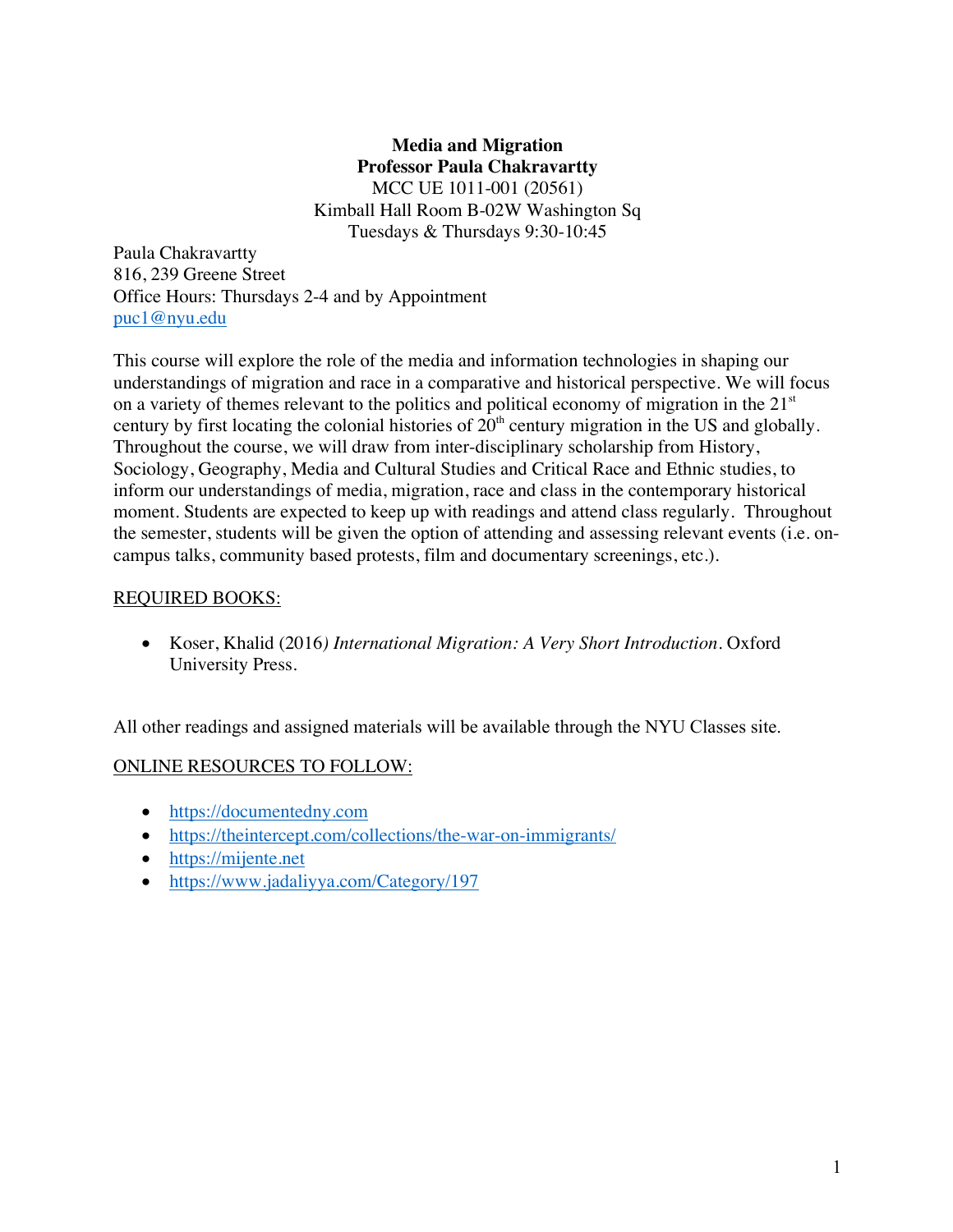#### Requirements, Assignments and Grading

## **Attendance/Participation 20%**

Punctual attendance and active participation is key to your success in this course. In order to help you organize your thoughts about the readings, highlight a quote or argument from the readings that raised an interesting question or comment regarding the theme for the day and come to class prepared to discuss. You will sometimes be given in-class assignments or be asked to bring in and summarize readings in class; this will count toward your participation grade. You are encouraged to be pro-active in your learning about topics that might be new to you. In addition to the materials assigned for class, you should explore background readings, and follow current news and information about topics we are discussing. If you cannot attend because of illness or an emergency of some kind, please email me *in advance.* 

#### **Weekly Reaction Papers 40%**

Complete 4 Reaction papers (4 pages double-spaced) closely addressing *the weekly readings* between Weeks 2 and 13. You are also encouraged to include assigned events if you wish to incorporate these into your papers. Each reaction paper will count for 10 points for a total of 40 points towards your final grade. You can improve your grade by submitting extra papers with the 4 highest grades recorded in the final grade count. *While you can choose which weeks to submit reaction papers, you are required to complete at least 2 reaction papers before Spring Break*.

*Substantive focus:* Reaction Papers are meant to provide an opportunity to critically reflect on the weekly readings and should be thoughtful and informed. What were the main conceptual arguments made by the author of the text(s)? What did you find compelling or limiting about the argument and the evidence that they used to make their arguments and why? How does the author's analysis compare to those made by other authors we have read for class? Your papers should avoid simple summaries and/or personal opinions about the texts, and instead attempt to more deeply engage with the arguments and perspectives of the author(s) you are reading.

*Format:* Reaction papers should be 4 pages (without references) in standard font (11/12), doublespaced with one-inch margins. Your papers will be graded for both substance and style.

*Deadlines:* Reaction Papers must be submitted by Friday of each week by 4:00 PM, turned in through the class website. Reaction papers will be graded within one week of submission.

**Outline and Presentation of Final Paper\_\_\_\_\_\_\_\_\_\_\_\_\_\_\_\_\_\_\_\_\_\_\_\_\_\_\_\_\_\_10%** You are required to submit a 1-2-page outline along with a bibliography of your final paper project by April  $2<sup>nd</sup>$  (posted to class website before class). In the last week of class, you will share your paper/project with the class in a formal presentation.

**Final Paper or Project \_\_\_\_\_\_\_\_\_\_\_\_\_\_\_\_\_\_\_\_\_\_\_\_\_\_\_\_\_\_\_\_30%**

Substantive focus: Detailed guidelines for your final paper or project will be posted by March 1<sup>st</sup>. You are encouraged to use outside scholarly and other relevant materials, but the paper/project should also be anchored in relevant readings from the course.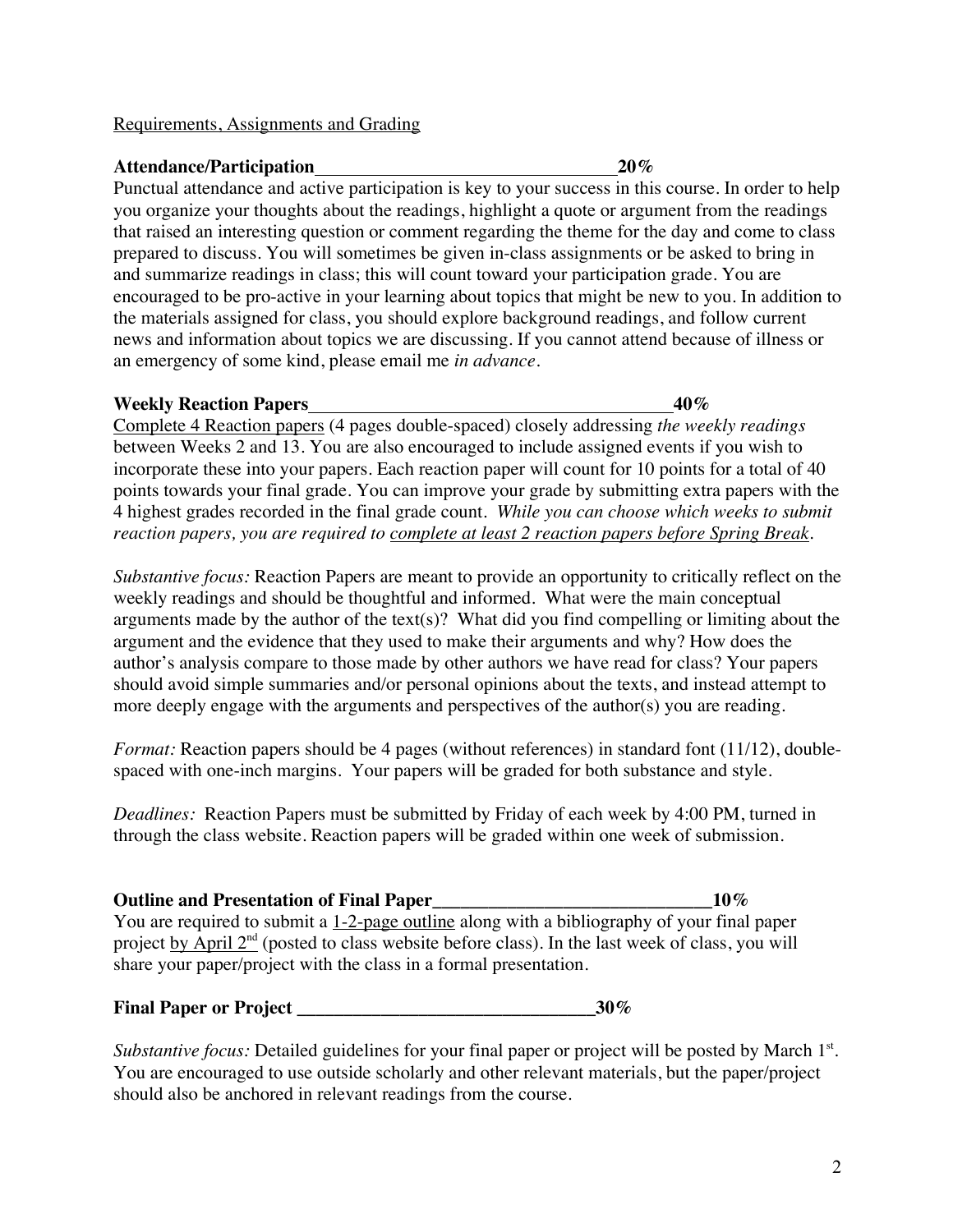*Format and deadlines:* You will be required to write approximately 12-15 pages of text (not including bibliography), in standard 11/12 font, double-spaced with one-inch margins. The final paper/project will be due on Thursday May 9th submitted through the class website.

## **Extra-Credit Film Reviews (2-3 pages double-** $\text{spaced)}$  and  $10\%$

We will be watching a number of films and documentaries throughout the class (both in class and assigned as "extra-credit" opportunities outside of class. You will have the choice to write up to 2 short reviews of any the films/documentaries that are assigned for the class. Each review will count 5 additional points towards your final grade. Film Review deadlines and more detailed instructions on extra-credit assignments will be posted on the class website by February 10th.

## **POLICIES**

*Academic Integrity Policy* (including plagiarism, illicit collaboration, doubling/recycling coursework & cheating)*:* Consult http://steinhardt.nyu.edu/mcc/undergraduate/academic\_integrity

*Style for Assignments:* Students will be asked to cite and reference their assignments in the APA (American Psychological Association) or MLA (Modern Language Association) styles, which will be reviewed in class. Standard instructions for class assignments include: identifying assignments with student numbers rather than names, stapling, and double-spacing, and using 12-point font.

*Electronic Devices*: All electronic devices should be in the off or vibrate position and out of sight during class session. Laptops should be used only to take notes and or access material directly relevant to class discussion.

*Late Assignments*: It is difficult for the instructor to coordinate grading, ensure fairness, or return papers in a timely manner when assignments are not handed in on time. Each day that a paper is late, you will lose half a letter grade (An A paper will be graded as A-, etc.). Papers will not be accepted more than 1 week after the assignment was originally due, unless there are extenuating circumstances (such as an illness that can be documented), in which case the student and instructor will come to an agreement together.

# RESOURCES AND ACCOMODATIONS

## *Students with Disabilities:*

Reasonable accommodations will be made for students with documented disabilities, with the advice and assistance of the appropriate services on campus.

## *NYU Immigrant Defense Initiative (IDI)*

The NYU Immigrant Defense Initiative (IDI) offers free and confidential legal services to NYU students and employees, and their immediate family members, on their immigration cases. IDI can assist with DACA, TPS, asylum, legal permanent residency, citizenship, employment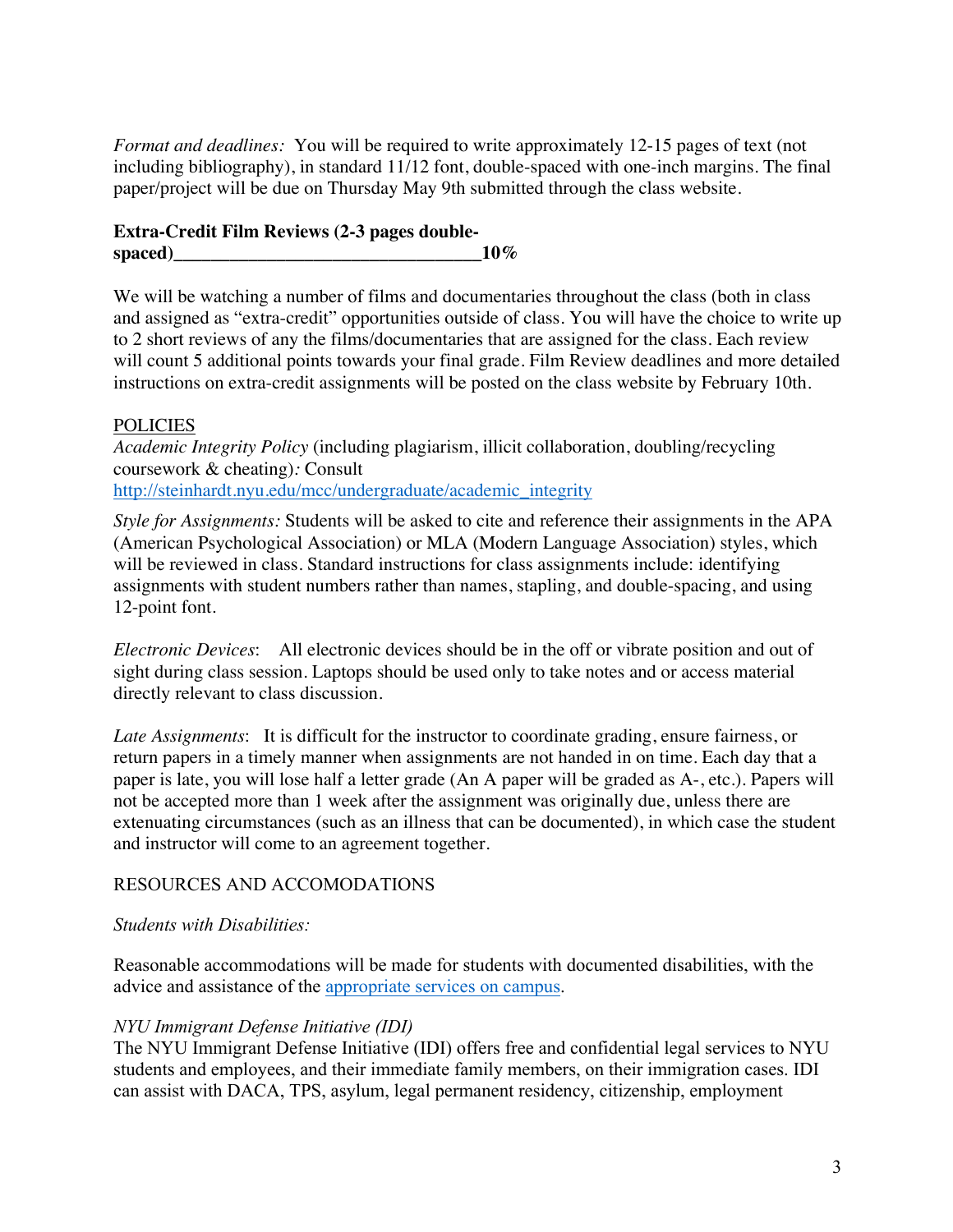authorization, representation in immigration court, humanitarian visas, and consultations for those who have had contact with the criminal system (i.e. arrest or conviction) or have violated their visa. IDI also provides foreign travel monitoring for those affected by the Travel Ban, or who are at risk of being denied entry to the US, Know-Your-Rights trainings, and advocacy within NYU departments (financial aid, housing, student groups). Contact IDI at immigrant.defense@law.nyu.edu or 212-998-6435 (no walk-ins). More information at: https://www.law.nyu.edu/immigrantrightsclinic/IDI

*Syllabus Changes*: This syllabus is a contract between professor and students. However, it is subject to change with sufficient notice to students.

# SCHEDULE

# Week 1 Introduction

Ian  $28<sup>th</sup>$ 

https://www.unhcr.org/en-us/figures-at-a-glance.html

Texts:

• Koser, Khalid (2016*) International Migration: A Very Short Introduction*. Oxford University Press. 1-24

• Jan  $30<sup>th</sup>$ 

Texts:

- Listen to "The Myth of the Frontier" an interview with Greg Grandin author of *The End of the Myth: From the Frontier to the Border Wall in the Mind of America*, https://www.wnycstudios.org/podcasts/otm/segments/part-1-myth-frontier
- "Manufacturing Illegality: An Interview With Mae Ngai," (2019) Foreign Policy in Focus: https://fpif.org/manufacturing-illegality-an-interview-with-mae-ngai/

# Week 2 Colonialism, Migration and Citizenship

February  $4<sup>th</sup>$ 

Texts:

- Audra Simpson, (2004*) Mohawk Interruptus: Political Life Across the Borders of Settler States*, Duke University Press: Chapter 1.
- Koser, Khalid (2016*) International Migration: A Very Short Introduction*. Oxford University Press. 25-79.

February 6<sup>th</sup>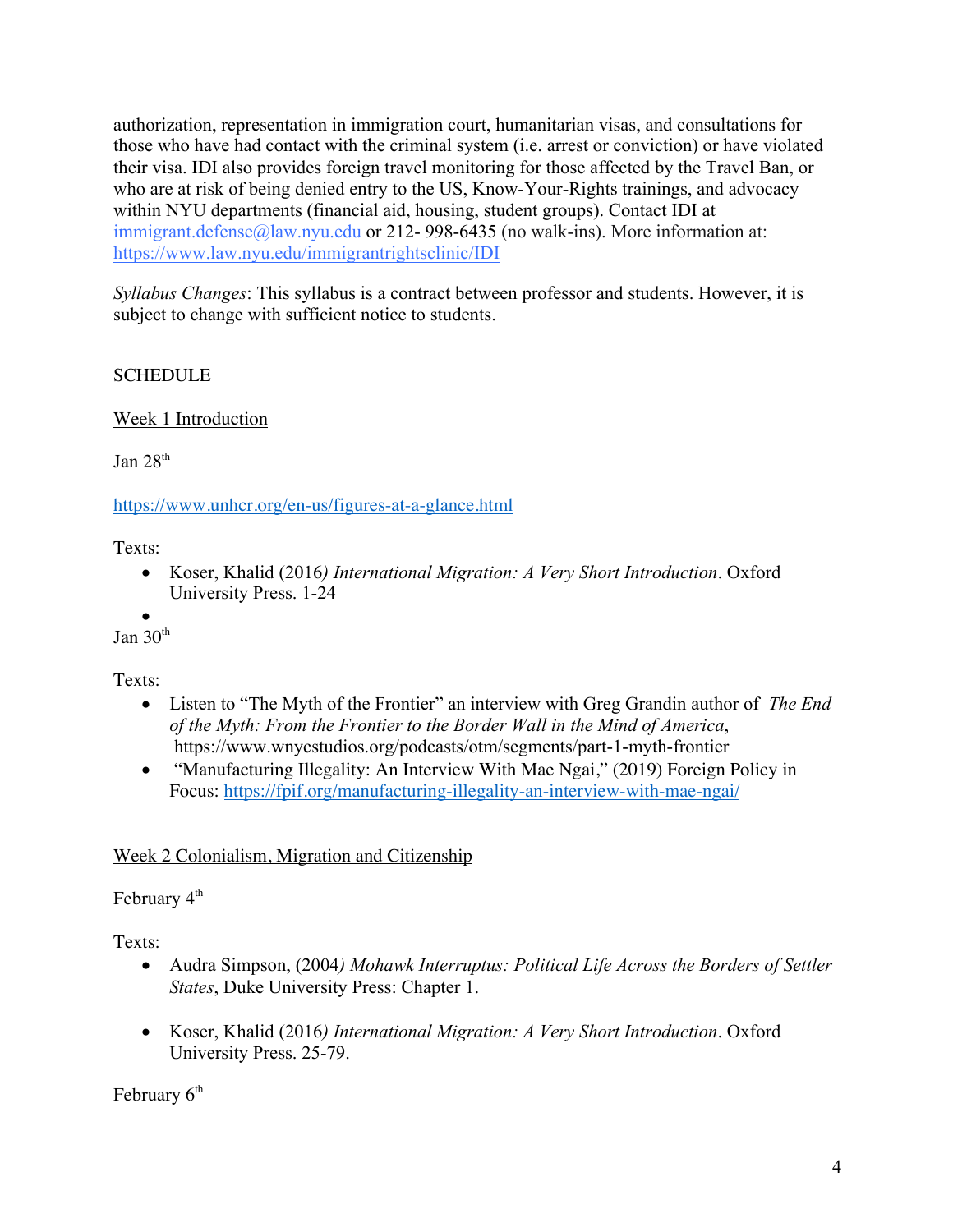- Mongia, Radhika Viyas. (1999) "Race, nationality, mobility: A history of the passport." *Public Culture* 11 (3): 527-555.
- Watch, Read and Explore: https://www.unhcr.org/ph/figures-at-a-glance

# WEEK 4 Wars, Borders and Refuge

## February  $11<sup>th</sup>$

• Mimi Thi Nguyen, (2012) *The Gift of Freedom: War, Debt, and Other Refugee Passages*, Duke University Press: Introduction & Chapter 1.

# February  $13<sup>th</sup>$

Screening: *Fire at Sea*, Gianfranco Rosi (2016).

• Arendt, Hannah "We, Refugees," and Said, Edward (1996) "Reflections on Exile," in *Altogether Elsewhere: Writers on Exile*, edited by Marc Robinson. Harvest.

# Week 5: Citizen versus Alien

# February  $18<sup>th</sup>$ :

• Bosniak, Linda (2008) *The citizen and the alien: Dilemmas of contemporary membership*. Princeton University Press, Chapters 1 & 2

# February 20<sup>th</sup>

- McNevin, Anne. "Political belonging in a neoliberal era: The struggle of the sanspapiers." *Citizenship studies* 10, no. 2 (2006): 135-151.
- Michael, Lucy. "Anti-Black Racism: Afrophobia, Exclusion and Global Racisms." *Critical Perspectives on Hate Crime*. Palgrave Macmillan, London, 2017. 275- 299.

# Week 6 Media and Racial Panic

February  $25<sup>th</sup>$ :

- Hall, Stuart. (2000) "Racist ideologies and the media." *Media studies: A reader* 2: 271- 82.
- Titley, Gavan (2019) *Racism and Media*, Sage: Chapter 1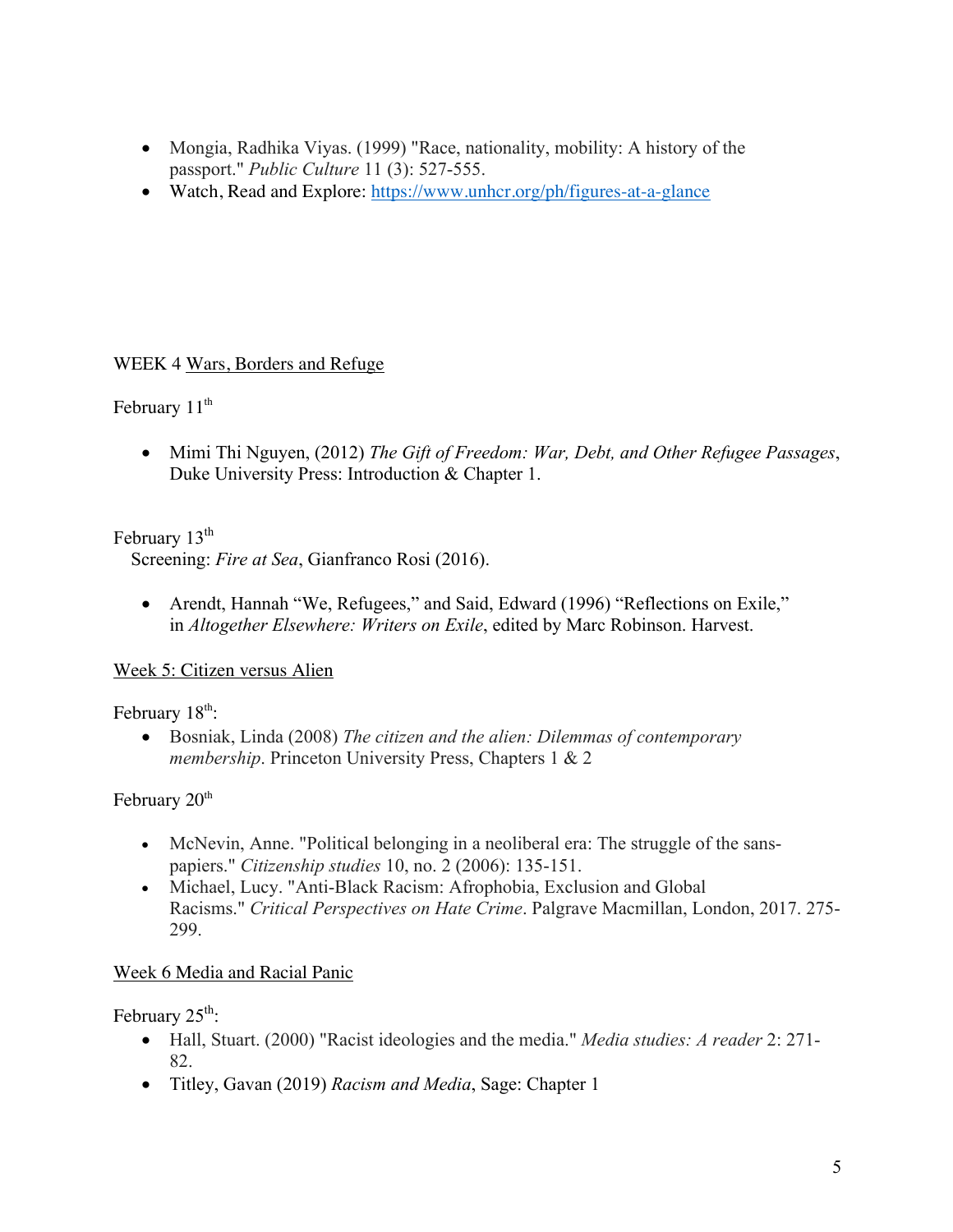February  $27<sup>th</sup>$ : Screening: *Targeting El Paso*, Frontline (2020)

• Chavez, Leo. (2013) *The Latino threat: Constructing immigrants, citizens, and the nation*. Stanford University Press. Chapters 1 & 3.

# Week 7 Nativism Across the Political Divide

March 3rd

• Amaya, Hector. (2013). *Citizenship excess: Latino/as, media, and the nation*. NYU Press, Introduction and Chapter 2

March  $5<sup>th</sup>$ 

• Denvir, Daniel (2019) *All American Nativism: How The Bipartisan War On Immigration Explains Politics As We Know It*. Verso: Introduction, Chapters 1 & 2.

\*Assigned Class Event March 6<sup>th</sup> Talk by Daniel Denvir, NYU Urban Democracy Lab, 3:30 Location TBA

Week 8 Living and Being Undocumented

March  $10<sup>th</sup>$ 

• Gonzales, Roberto G. (2016) *Lives in limbo: Undocumented and coming of age in America*. Univ of California Press, Chapters 1 & 7.

March  $12<sup>th</sup>$ 

- Cho, Esther Yoona (2017) "A Double Bind—'Model Minority' and 'Illegal Alien," *Asian American Law Journal*, 24, 123
- Alyshia Gálvez, with Luis Saavedra, Mellisa García Vélez, and Marlen Fernández, (2017)"Unafraid and Unapologetic, Still," *NACLA Report on the Americas*, 49 (2).

\*Assigned Class Event Book Launch: A Mexican State of Mind, 6-8 PM, SCA Flex Space

# **Week 9 Spring Break**

Week 10 Global Islamaphobia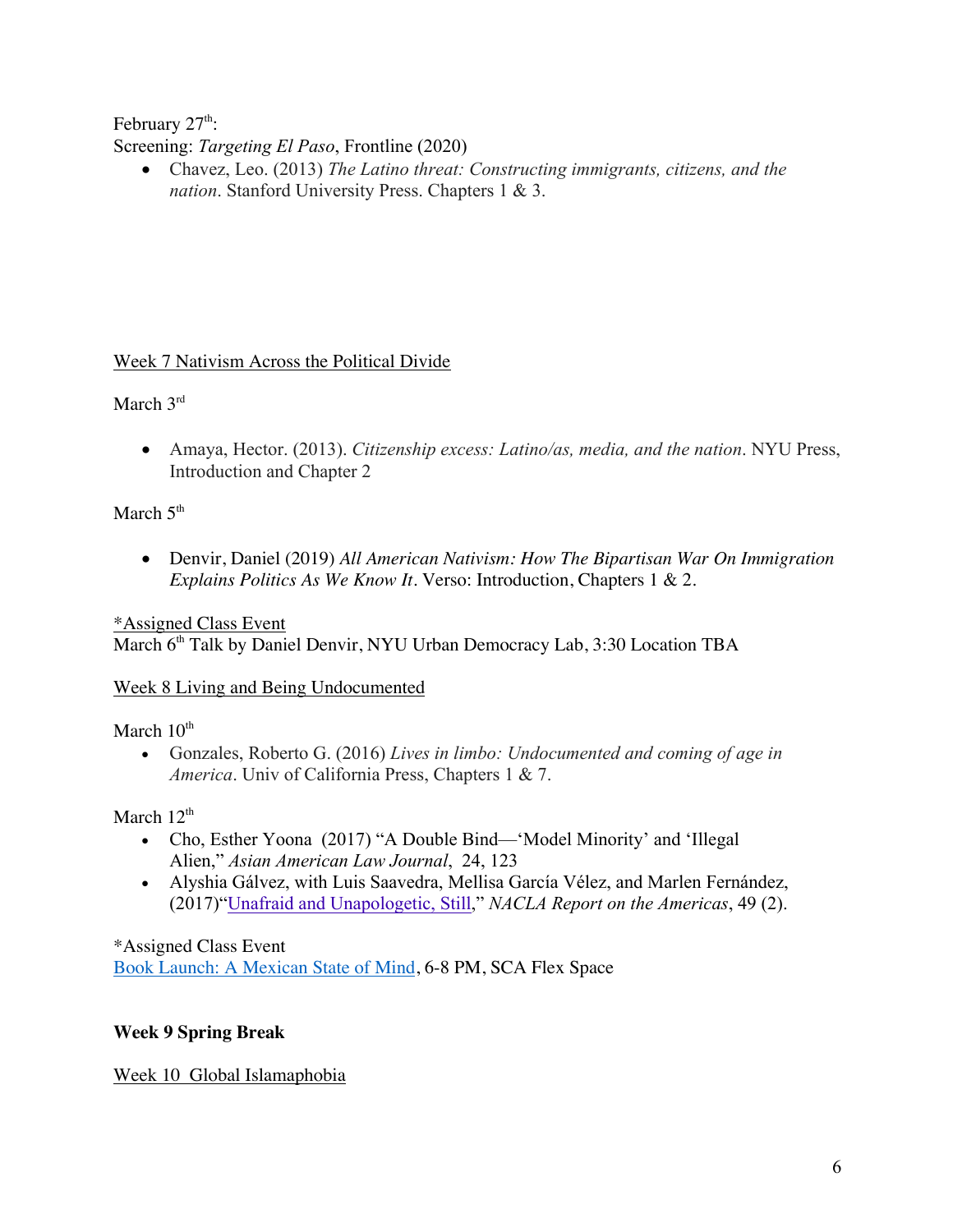## March 24th Screening: *Islamophobia Inc.* (2018) Al Jazeera

- Mamdani, Mahmood (2002) "Good Muslim, Bad Muslim: A Political Perspective on Culture and Terrorism," *American Anthropologist*, 104: 3.
- Ghorashi, H. (2010). From absolute invisibility to extreme visibility: Emancipation trajectory of migrant women in the Netherlands. *Feminist Review*, *94*(1), 75-92.

# March  $26<sup>th</sup>$

• Hage, Ghassan. (2016). État de siège: A dying domesticating colonialism? *American Ethnologist*, *43*(1), 38-49.

# \*Assigned Event

*Speaking for the Nation: Ethno-Nationalism, Sectarianism and the Diaspora,* 3-6PM, Asian Pacific American (A/P/A) Institute. Location TBA

# Week 11 Migration as Crisis

# March 31<sup>st</sup>

Screening: *Climate Limbo* (2019), Francesco Ferri, Paolo Castelli, Elena Brunello.

• Giovanni Bettini, (2013)"Climate Barbarians at the Gate? A Critique of Apocalyptic Narratives on 'Climate Refugees,'" *Geoforum*, 45.

# April 2nd

• Loyd, Jenna M., Matt Mitchelson, and Andrew Burridge, eds. (2013) *Beyond walls and cages: Prisons, borders, and global crisis*. Vol. 14. University of Georgia Press: Introduction & Chapter 1.

# *1-2 Page Outline for Final Paper/Projects Due*

# Week 12 Datafication and Detention

April  $7<sup>th</sup>$ 

- Leurs, K., & Shepherd, T. (2017). 15. Datafication & Discrimination. *The Datafied Society*, *211*.
- Sharma, Sanjay, and Jasbinder Nijjar. "The racialized surveillant assemblage: Islam and the fear of terrorism." *Popular Communication* 16.1 (2018): 72-85.

April  $9<sup>th</sup>$